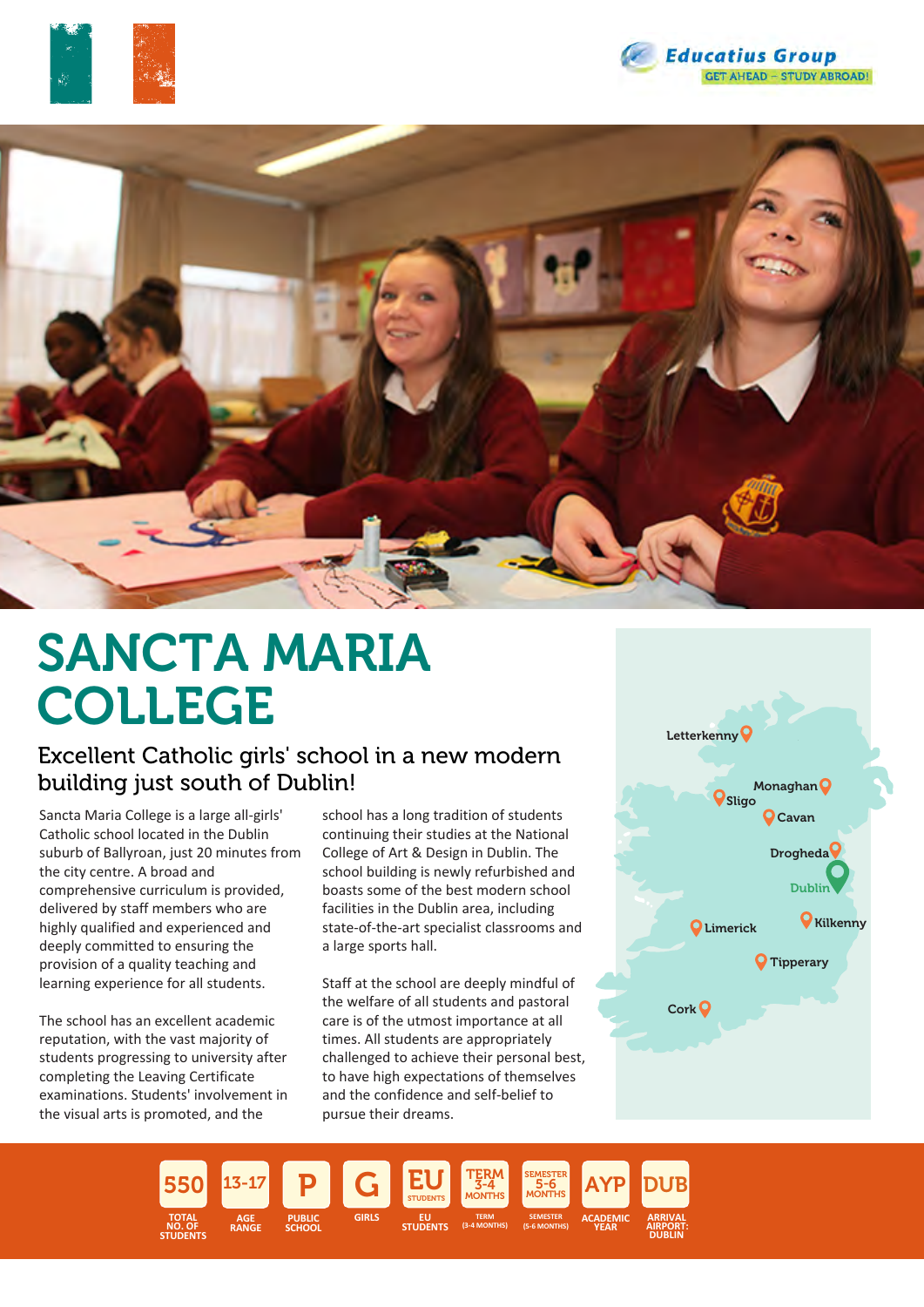

# SANCTA MARIA COLLEGE

### STUDY OPPORTUNITIES

Junior Cycle (Junior Certificate) Transition Year Senior Cycle (Leaving Certificate)





# SCHOOL SUBJECTS

## JUNIOR CYCLE SUBJECTS

#### **Core Subjects:**

English, Maths, History, Geography, Civic Social & Political Education, Religious Education, Social Personal & Health Education, Physical Education, Modern Language: French, Spanish, Italian or German

**Optional Subjects:** Science, Home Economics, Business, Art, Music

# SENIOR CYCLE SUBJECTS

**Core Subjects:** English, Maths, Religious Education, Physical Education, Careers Guidance

#### **Optional Subjects:**

 History, Geography, Accounting, Business, Art, Music, Biology, Chemistry, Physics, Home Economics, Modern Language: French, Spanish, Italian or German